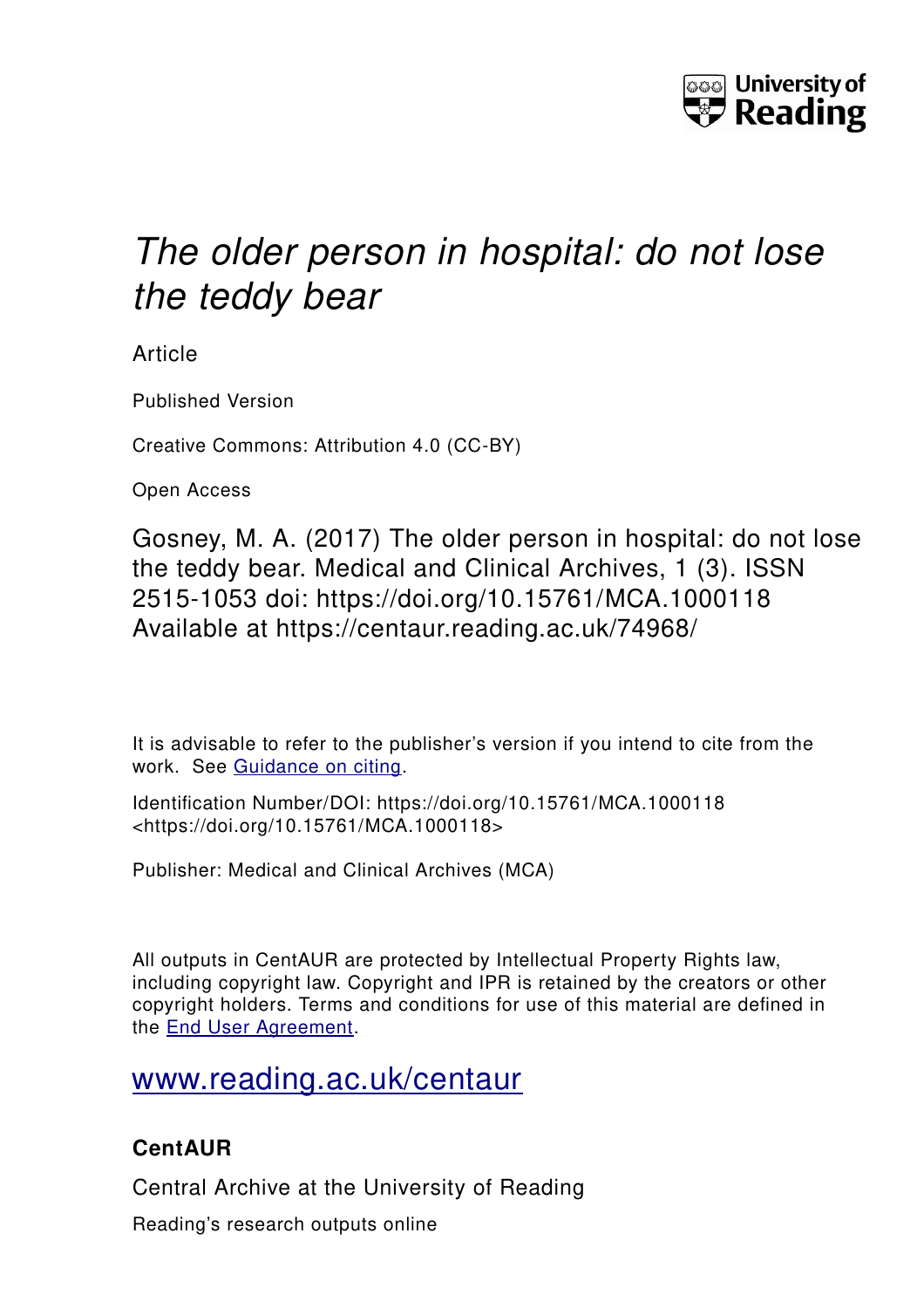### **Short Communication**



**ISSN: 2515-1053**

# The older person in hospital: Do not lose the teddy bear

#### **MA Gosney\***

Royal Berkshire NHS Foundation Trust, Elderly Care Medicine, London Road, Reading, Berkshire, RG1 5AN, United Kingdom

#### **Background**

The teddy bear may be a useful clinical sign both diagnostically and therapeutically in patients of various ages. Teddy bears are increasingly seen in Elderly Care Medicine Units but is there evidence of therapeutic value in this age group?

Evidence from Paediatric literature shows that a "breathing" teddy bear in contrast so a "non-breathing" bear results in babies having slower and more regular respiration during quiet sleep. This effect persists for up to twelve weeks in premature infants born at thirty-three weeks [1].

Teddy bears provide comfort and reassurance during periods of isolation in older children [2]. Even at the age of two, a girl will be upset when a boy plays with her teddy bear without permission but not when he plays with his own. Therefore, ownership is useful in predicting basic emotions particularly during violations of ownership rights [3]. Teddy bears have also been used for teaching children coping strategies prior to medical procedures [4].

The teddy bear sign in neurology is when adults or older teenagers bring stuffed toy animals to hospital during the investigation of suspected psychogenic non-epileptic seizures. In patients aged over 18 years those with a stuffed animal have a 3.21 times greater odds ratio of being diagnosed with psychogenic non-epileptic seizures (PNES) or both PNES and epilepsy rather than epilepsy alone [5]. Other authors have also found the teddy bear sign to be moderately specific but poorly sensitive for PNES [6].

In 2006, 14 dolls were introduced into two care homes in the North East of England. Three weeks later key workers were asked to identify the impact of the dolls on specific resident interactions with others. The overall impression of the 46 members of staff on the effect of the dolls was positive. Predictably there had been some problems including arguments between residents regarding ownership of the dolls, residents trying to feed their dolls and dolls being mislaid. A number of staff believed that the approach would be patronising and inappropriate but such impressions were reduced following the intervention. In particular all 14 residents with dolls were more amenable to personal care or exhibited no deterioration in pre-existing challenging behaviour. Likewise, agitation diminished or remained the same in all individuals studied. Residents talked to the doll or to others via the doll, some smiled at the doll and cradled it whilst walking with it. Specific behaviour included kissing or dressing the doll as well as cuddling or singing to it [7].

Doll therapy in residential care homes has identified that older individuals benefit from having to care for the dolls and feel that their ownership is important [8,9].

When dolls and teddy bears are introduced into care homes the majority of residents would choose a doll over a teddy bear [10] however, the use of dolls is not without risk. Empathy dolls have been used to alleviate agitation in older orthopaedic patients but hazards such as prosthetic joint infections with Clostridium as a result of inadequate hygiene have been reported [11].

The holding of a teddy bear (rather than a cardboard box) to simulate interpersonal touch maybe beneficial in stimulating attention to errors such as almost falling. This however, maybe difficult to utilise in the rehabilitation setting [12].

In 2006 and 2009 Mulley and colleagues described Isaac's sign: handkerchief holding by older patients "beware a handkerchief in the hand, a handbag on the arm, food in the mouth, teeth in the jar, the hearing aid in the drawer and the artificial limb under the bed; all betoken a poor prognosis" [13]. Tissue holding may reflect physical symptoms such as cough, nasal symptoms, oral symptoms, sweating or vomiting although a variety of non-physical explanations including "habit" or "for comfort" also exist [14,15].

#### **Aim**

To investigate the cognition of older patients with teddy bears at the bedside and to identify any correlation with tissue holding, duration of hospital stay, final discharge destination and mortality.

#### **Settings and subjects**

Forty consecutive elderly patients in Acute Care of the Elderly Medicine wards in the South East of England were identified prospectively if they were seen to have a teddy bear within their bed space. Each patient was considered to be a research subject and the patient in the bed immediately to the left of these patients within the ward was designated as a control subject.

#### **Methods**

All subjects and controls had an abbreviated mental test score undertaken by a junior doctor who was unaware of the research being undertaken. The number of patients in each group who also held a tissue at the time of a consultant ward round was recorded.

*Correspondence to:* MA Gosney, Royal Berkshire NHS Foundation Trust, Elderly Care Medicine, London Road, Reading, Berkshire, RG1 5AN, United Kingdom, Tel: 0118-322-5474; Fax: 0118-322-6544; E-mail: m.a.gosney@reading.ac.uk

**Received:** October 03, 2017; **Accepted:** October 23, 2017; **Published:** October 25, 2017